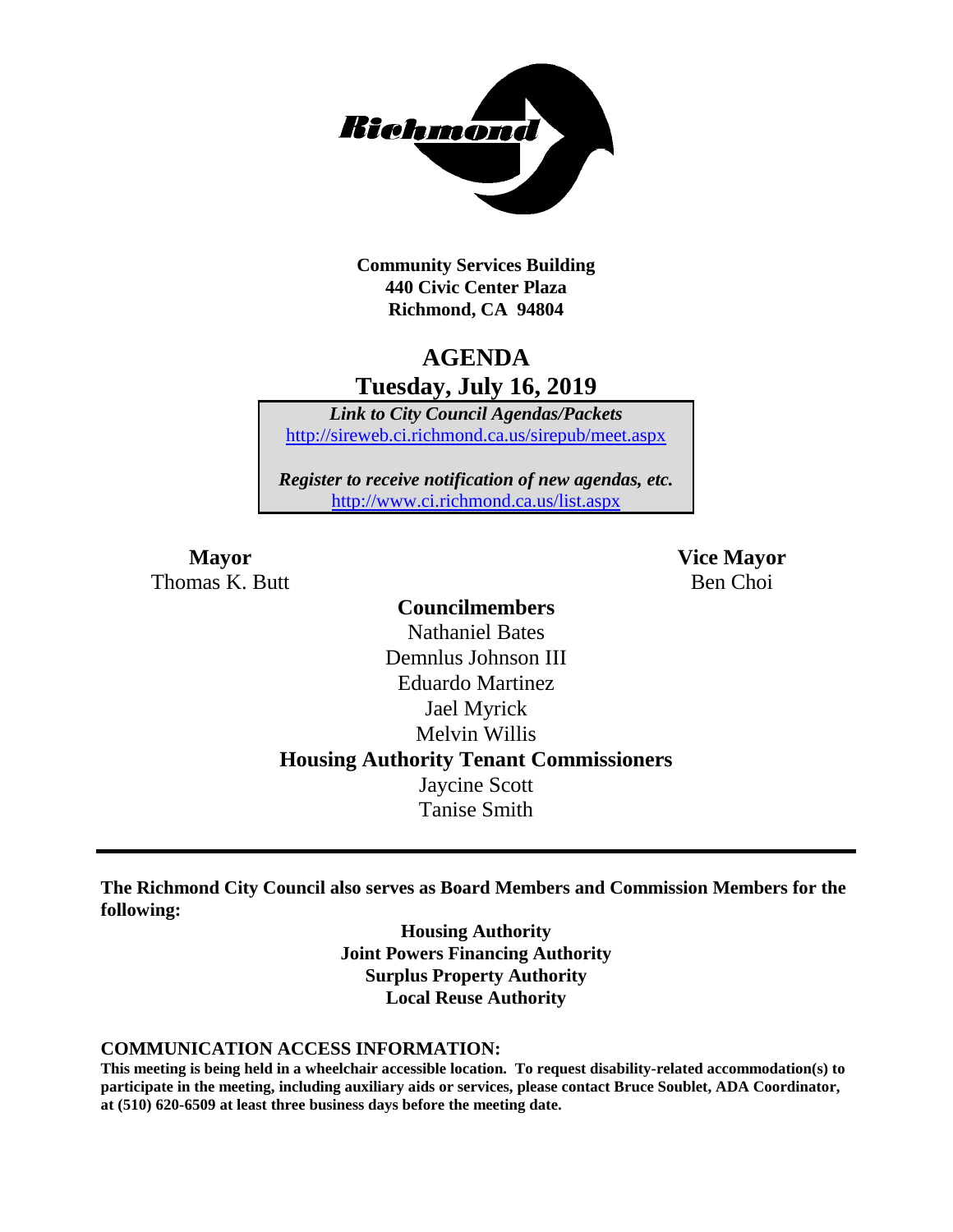# **MEETING PROCEDURES**

The City of Richmond encourages community participation at its City Council meetings and has established procedures that are intended to accommodate public input in a timely and time-sensitive way. As a courtesy to all members of the public who wish to participate in City Council meetings, please observe the following procedures:

**PUBLIC COMMENT ON AGENDA ITEMS:** Anyone who desires to address the City Council on items appearing on the agenda must complete and file a pink speaker's card with the City Clerk **prior** to the City Council's consideration of the item. Once the City Clerk has announced the item, no person shall be permitted to speak on the item other than those persons who have submitted their names to the City Clerk. Your name will be called when the item is announced for discussion. **Each speaker will be allowed up to TWO (2) MINUTES to address the City Council on NON-PUBLIC HEARING items listed on the agenda. Speakers are allowed up to THREE (3) minutes on PUBLIC HEARING items.**

**OPEN FORUM FOR PUBLIC COMMENT:** Individuals who would like to address the City Council on matters not listed on the agenda or on items remaining on the consent calendar may do so under Open Forum. All speakers must complete and file a pink speaker's card with the City Clerk **prior** to the commencement of Open Forum. The amount of time allotted to individual speakers shall be determined based on the number of persons requesting to speak during this item. **The time allocation for each speaker will be as follows:** 15 or fewer speakers, a maximum of 2 minutes; 16 to 24 speakers, a maximum of 1 and one-half minutes; and 25 or more speakers, a maximum of 1 minute.

#### **SPEAKERS ARE REQUESTED TO OCCUPY THE RESERVED SEATS IN THE FRONT ROW BEHIND THE SPEAKER'S PODIUM AS THEIR NAME IS ANNOUNCED BY THE CITY CLERK.**

**CONSENT CALENDAR:** Consent Calendar items are considered routine and will be enacted, approved or adopted by one motion unless a request for removal for discussion or explanation is received from the audience or the City Council. A member of the audience requesting to remove an item from the consent calendar that is sponsored by City staff must first complete a speaker's card and discuss the item with a City staff person who has knowledge of the subject material **prior** to filing the card with the City Clerk and **prior** to the City Council's consideration of Agenda Review. Councilmembers who request to remove an item from the consent calendar must do so during Agenda Review. An item removed from the Consent Calendar may be placed anywhere on the agenda following the City Council's agenda review.

**CONDUCT AT MEETINGS:** Richmond City Council meetings are limited public forums during which the City strives to provide an open, safe atmosphere and promote robust public debate. Members of the public, however, must comply with state law, as well as the City's laws and procedures and may not actually disrupt the orderly conduct of these meetings. The public, for example, may not shout or use amplifying devices, must submit comment cards and speak during their allotted time, may not create a physical disturbance, may not speak on matters unrelated to issues within the jurisdiction of the City Council or the agenda item at hand, and may not cause immediate threats to public safety.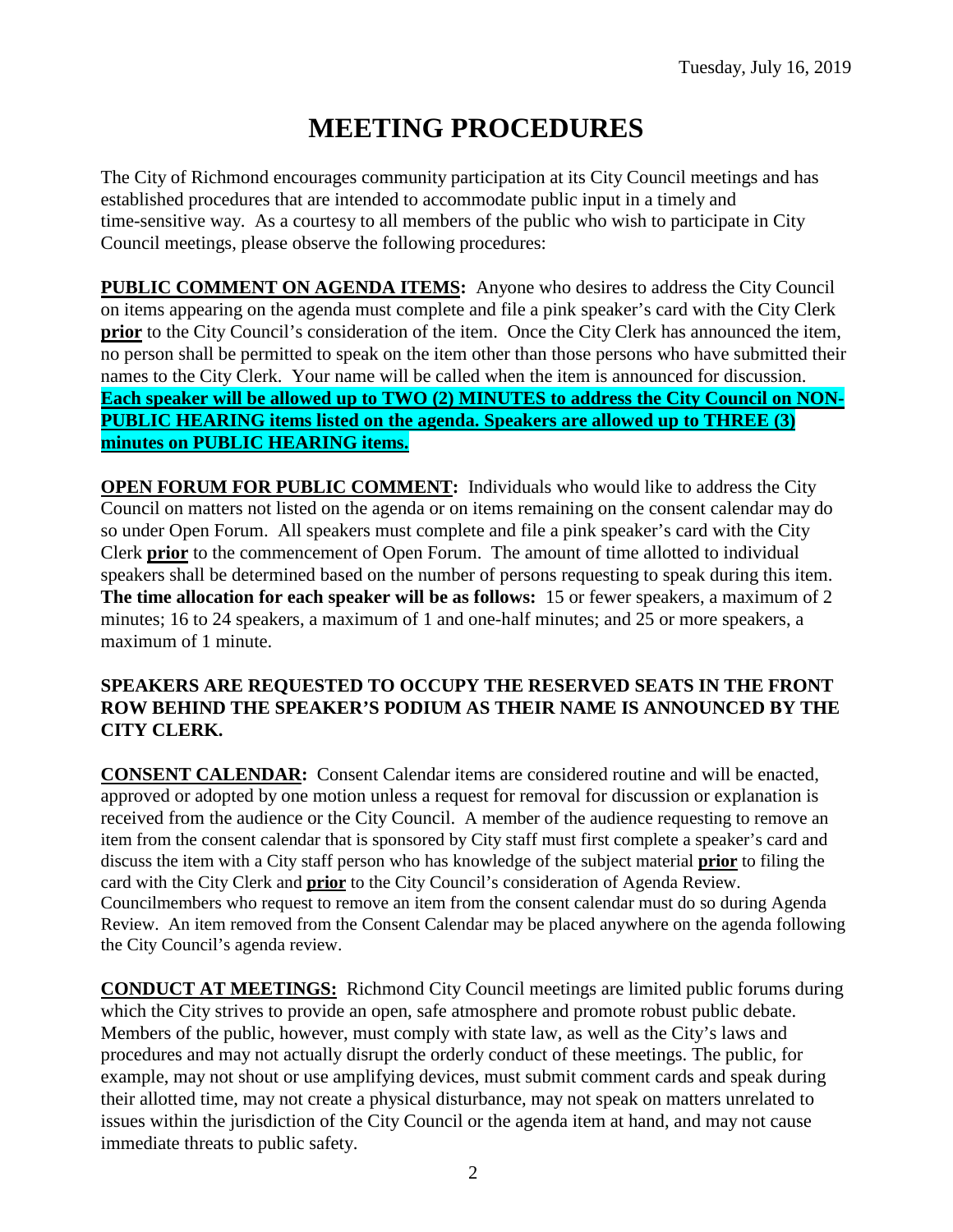**CITY HARASSMENT POLICY:** The City invites public comment and critique about its operations, including comment about the performance of its public officials and employees, at the public meetings of the City Council and boards and commissions. However, discriminatory or harassing comments about or in the presence of City employees, even comments by third parties, may create a hostile work environment, if severe or pervasive. The City prohibits harassment against an applicant, employee, or contractor on the basis of race, religious creed, color, national origin, ancestry, physical disability, medical condition, mental disability, marital status, sex (including pregnancy, childbirth, and related medical conditions), sexual orientation, gender identity, age or veteran status, or any other characteristic protected by federal, state or local law. In order to acknowledge the public's right to comment on City operations at public meetings, which could include comments that violate the City's harassment policy if such comments do not cause an actual disruption under the Council Rules and Procedures, while taking reasonable steps to protect City employees from discrimination and harassment, City Boards and Commissions shall adhere to the following procedures. If any person makes a harassing remark at a public meeting that violates the above City policy prohibiting harassment, the presiding officer of the meeting may, at the conclusion of the speaker's remarks and allotted time: (a) remind the public that the City's Policy Regarding Harassment of its Employees is contained in the written posted agenda; and (b) state that comments in violation of City policy are not condoned by the City and will play no role in City decisions. If any person makes a harassing remark at a public meeting that violates the above City policy, any City employee in the room who is offended by remarks violating the City's policy is excused from attendance at the meeting. No City employee is compelled to remain in attendance where it appears likely that speakers will make further harassing comments. If an employee leaves a City meeting for this reason, the presiding officer may send a designee to notify any offended employee who has left the meeting when those comments are likely concluded so that the employee may return to the meeting. The presiding officer may remind an employee or any council or board or commission member that he or she may leave the meeting if a remark violating the City's harassment policy is made. These procedures supplement the Council Rules and Procedures relating to disruption of orderly conduct at Council meetings.

Any law enforcement officer on duty or whose service is commanded by the presiding officer shall be Sergeant-at-Arms of the Council meetings. He/she, or they, shall carry out all orders and instructions given by the presiding officer for the purpose of maintaining order and decorum at the Council meetings (City Council Rules of Procedure and Order Section III F, RMC Section 2.12.030).

**\*\*\*\*\*\*\*\*\*\*\*\*\*\*\*\*\*\*\*\*\*\*\*\*\*\*\*\*\*\*\*\*\*\*\*\*\*\*\*\*\*\*\*\*\*\*\*\*\*\*\*\*\*\*\*\*\*\***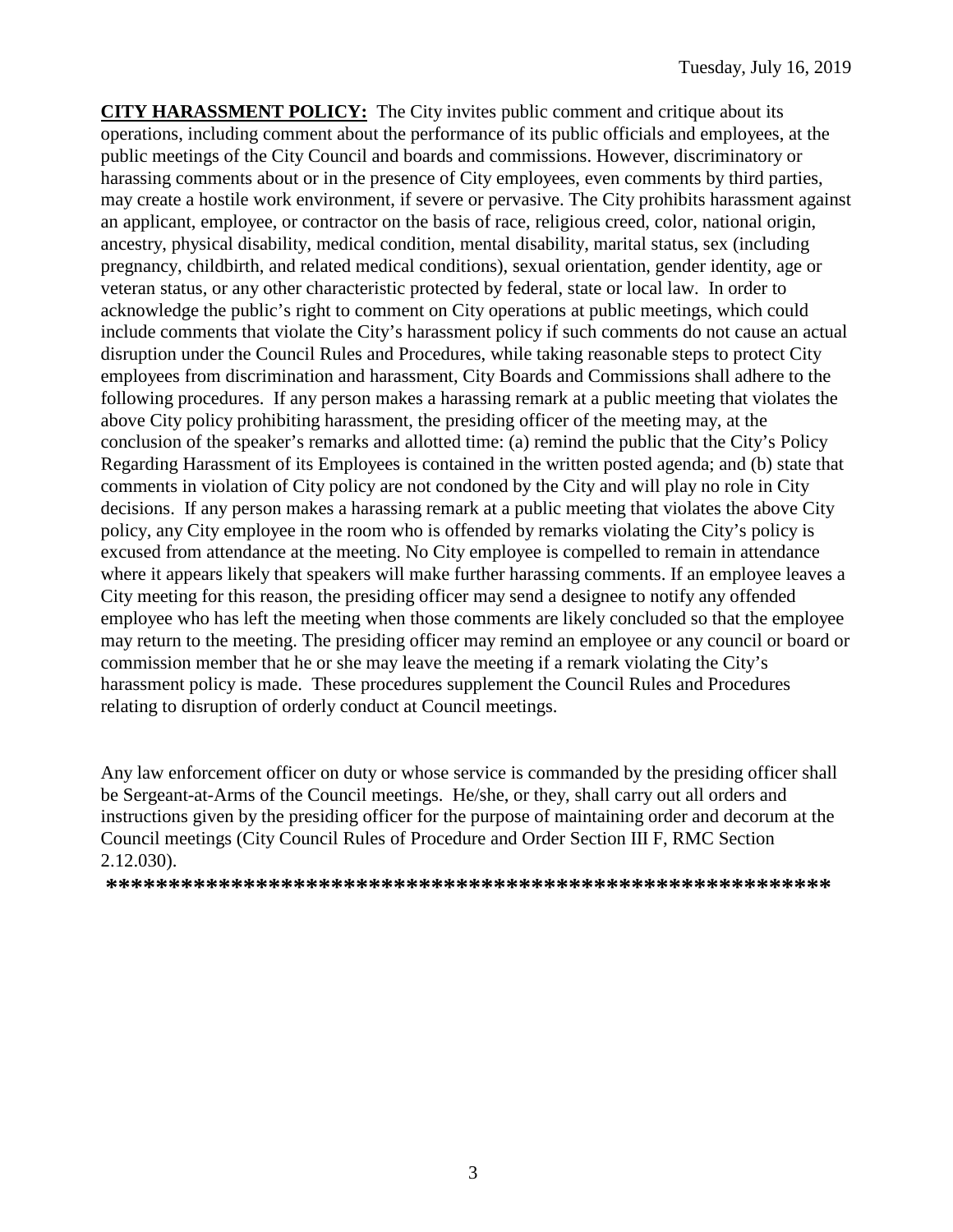## **OPEN SESSION TO HEAR PUBLIC COMMENT BEFORE CLOSED SESSION**

5:30 p.m.

#### **A. ROLL CALL**

#### **B. PUBLIC COMMENT BEFORE CLOSED SESSION**

#### **C. ADJOURN TO CLOSED SESSION**

### **CLOSED SESSION**

Shimada Room of the Community Services Building

#### **CITY COUNCIL**

CONFERENCE WITH LABOR NEGOTIATORS (Government Code Section 54957.6):

Agency Representatives: Lisa Stephenson, Belinda Warner, Bruce Soublet, Erika Carty, and Todd Simonson Employee organization: International Federation of Technical and Professional Engineers (IFTPE Local 21)

Agency Representatives: Lisa Stephenson, Belinda Warner, Bruce Soublet, Maria Blue, and Jack Hughes Employee organization: Service Employees International Union (SEIU Local 1021)

CONFERENCE WITH REAL PROPERTY NEGOTIATOR (Government Code Section 54956.8):

Property: General Warehouse, Port of Richmond Agency Negotiators: Carlos Martinez, Jim Matzorkis Negotiating party: Richmond Grown Under negotiation: Price and terms of payment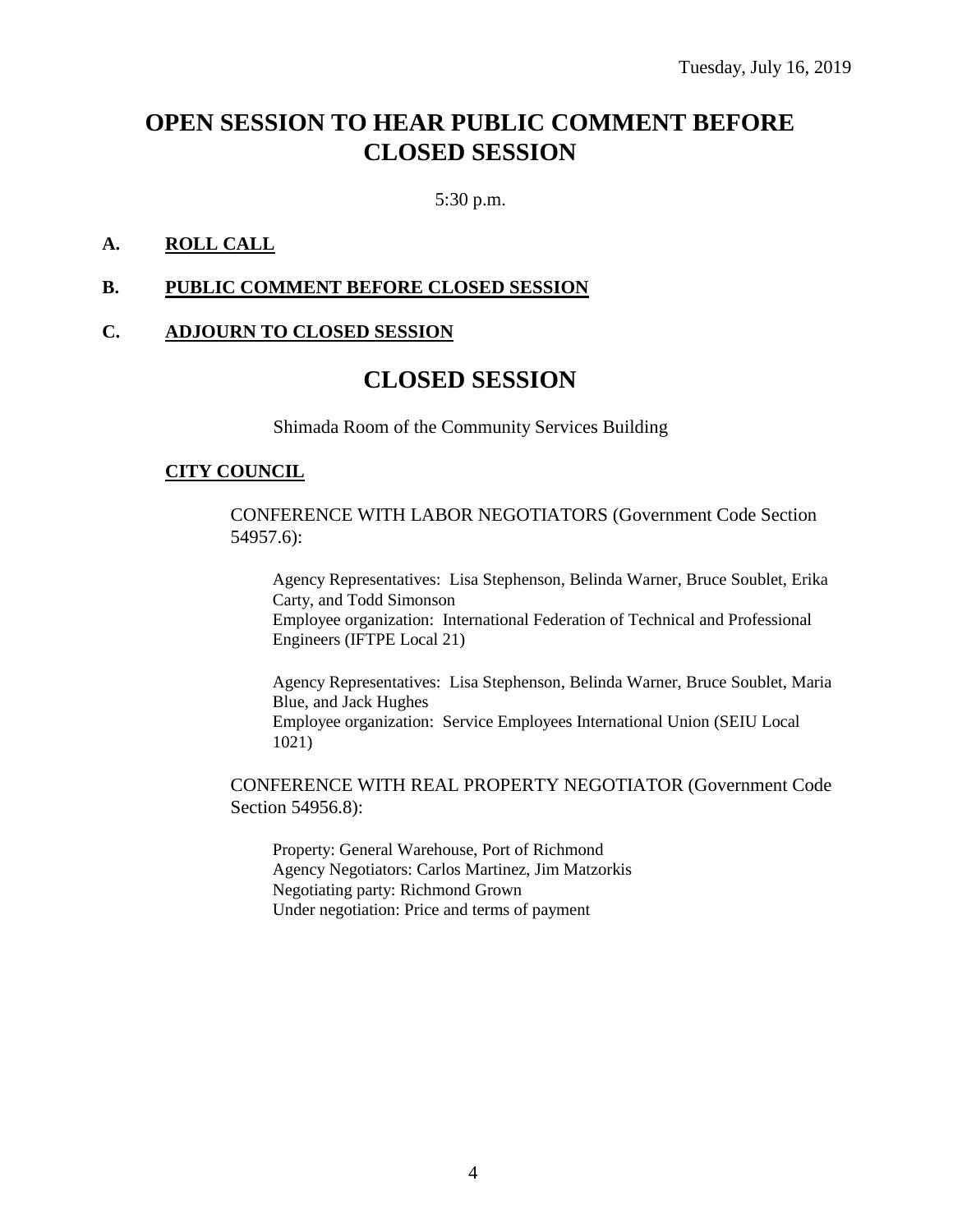## **SPECIAL MEETING OF THE RICHMOND HOUSING AUTHORITY**

6:25 p.m.

#### **A. PLEDGE TO THE FLAG**

- **B. ROLL CALL**
- **C. STATEMENT OF CONFLICT OF INTEREST**

#### **D. REPORT FROM THE EXECUTIVE DIRECTOR**

#### **E. AGENDA REVIEW**

#### **F. HOUSING AUTHORITY CONSENT CALENDAR**

- **F-1.** APPROVE the minutes of the June 18 and 25, 2019, Special Richmond Housing Authority meetings - City Clerk's Office (Pamela Christian 620-6513).
- **F-2.** ADOPT a resolution approving the Hacienda First Amendment to Exclusive Negotiating Rights Agreement (ENRA) and First Amendment to the Option to Lease Agreement (OLA) with Mercy Housing and Community Housing Development Corporation (CHDC); and AUTHORIZE the Executive Director and City Manager or their designee to negotiate and execute the final form of the agreements and any supporting Housing and Urban Development (HUD) documents and grant applications to facilitate the completion of the development project - Richmond Housing Authority (Shasa Curl/Nannette Beacham 621- 1309).
- **F-3.** ADOPT a resolution authorizing temporary staffing services contracts with (1) HR Management, (2) People Ready (Labor), (3) Express Professionals, and (4) Renoir Staffing for as-needed staffing services in an amount not to exceed \$150,000 per contract over a one year period with one optional one-year extension - Richmond Housing Authority (Nannette Beacham/Sharrone Taylor 621-1309).
- **F-4.** ADOPT a resolution approving the proposed Fiscal Year 2019-20 annual operating budget with estimated revenues of \$3,887,971, and total proposed expenditures of \$5,635,912 - Richmond Housing Authority (Nannette Beacham 621-1309).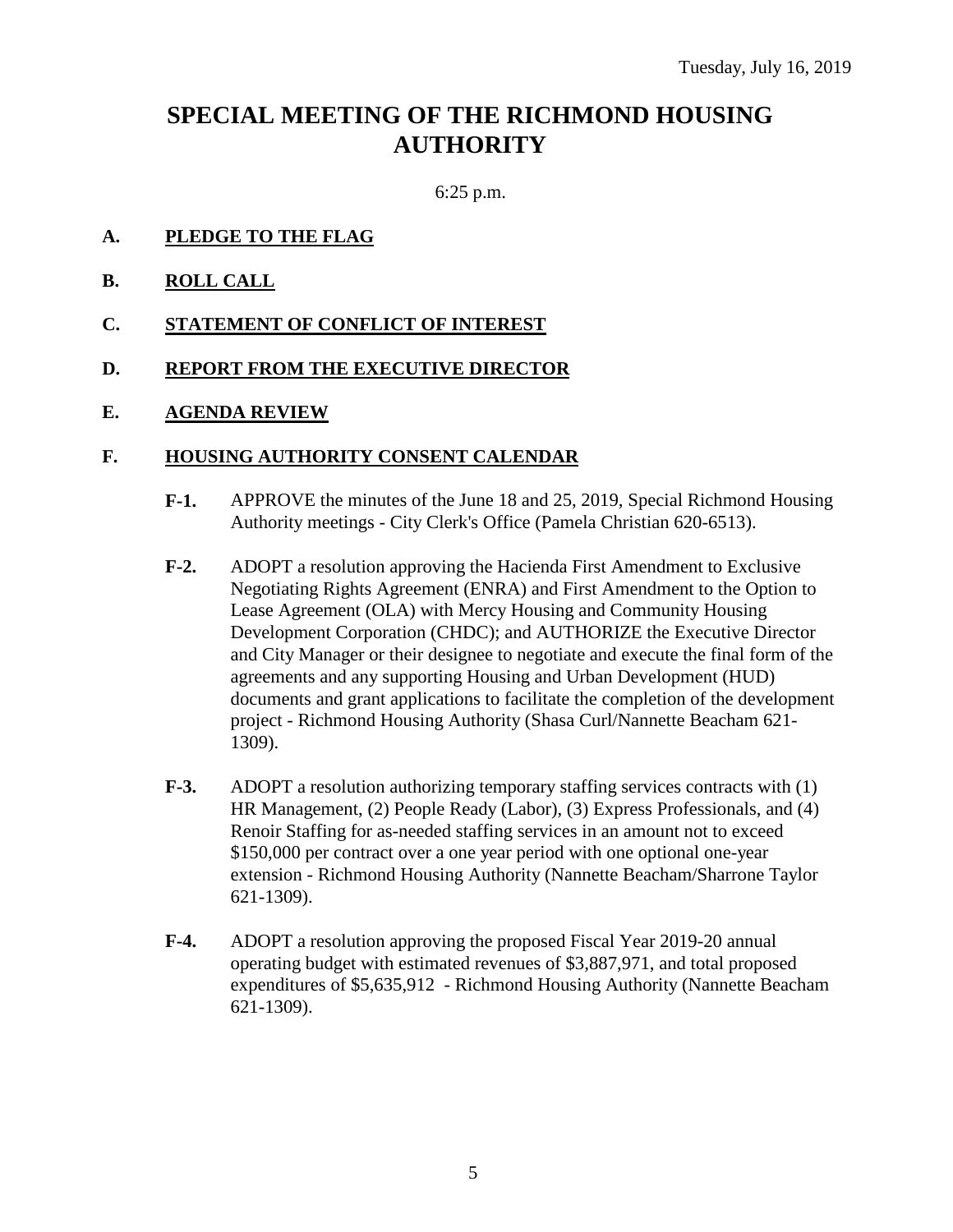**F-5.** ADOPT a resolution authorizing a fourth contract amendment with Cooper Hawkins to continue providing boiler maintenance services at the Housing Authority's public housing developments; increasing the contract amount by \$60,000 for a not to exceed amount of \$260,000 and extending the term of the agreement for two years until June 30, 2021, with two optional one-year extensions - Richmond Housing Authority (Nannette Beacham/Mario Vaz 621- 1309).

### **G. ADJOURNMENT**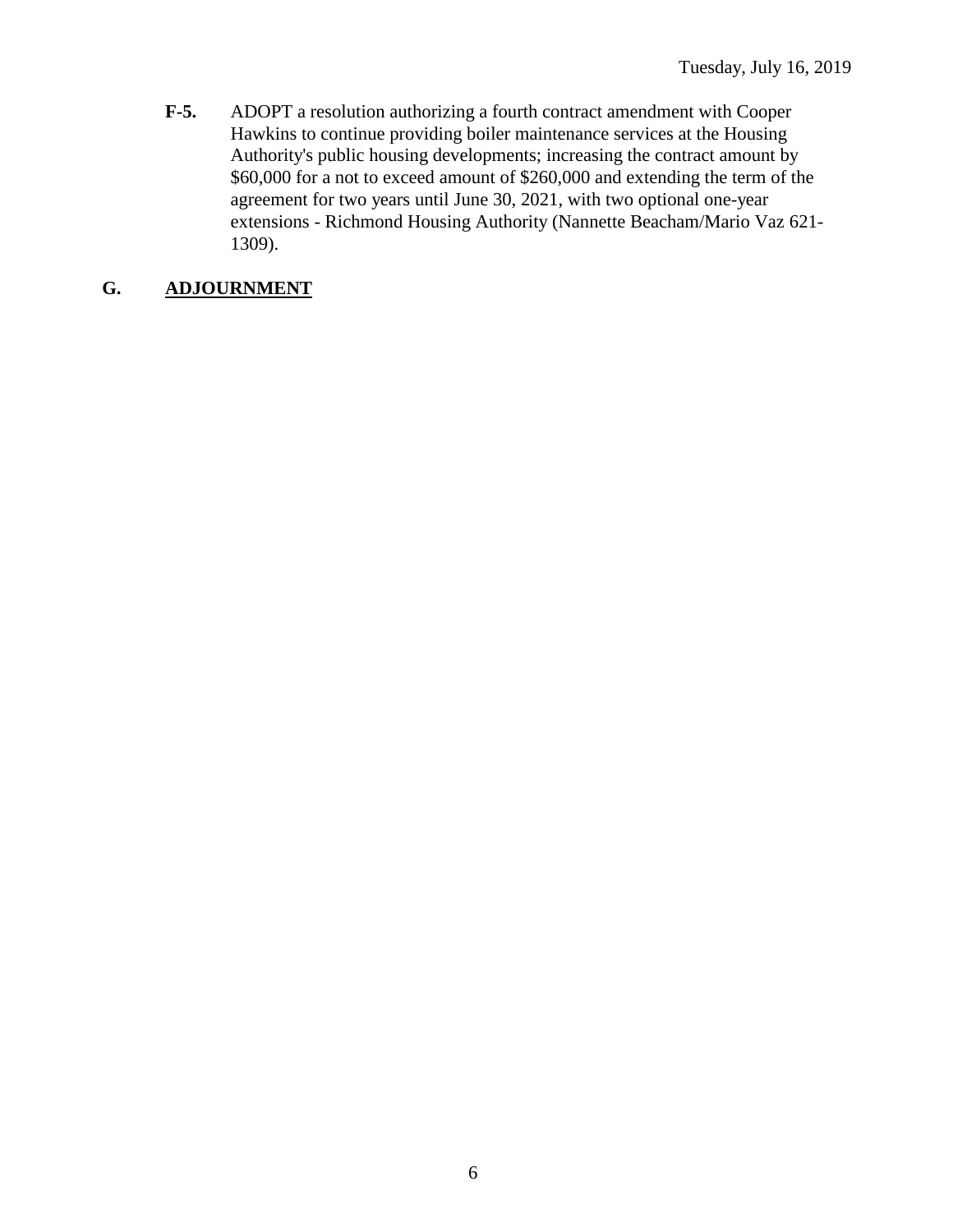## **REGULAR MEETING OF THE RICHMOND CITY COUNCIL**

6:30 p.m.

#### **A. ROLL CALL**

- **B. STATEMENT OF CONFLICT OF INTEREST**
- **C. AGENDA REVIEW**

#### **D. REPORT FROM THE CITY ATTORNEY OF FINAL DECISIONS MADE DURING CLOSED SESSION**

#### **E. REPORT FROM THE CITY MANAGER**

#### **F. OPEN FORUM FOR PUBLIC COMMENT**

#### **G. CITY COUNCIL CONSENT CALENDAR**

- **G-1.** ADOPT a resolution approving the application to the Prop 68 Statewide Park Development and Community Revitalization Program for grant funds to expand and improve Unity Park on the Richmond Greenway - Community Services Department (Rochelle Polk 620-6511).
- **G-2.** APPROVE a contract with Downey Brand law firm in the amount of \$255,000 for the time period of July 1, 2019, through December 31, 2021, for the legal review of the requirements as predetermined in the existing Baykeeper Settlement Agreement; and to represent the City of Richmond in any future settlement agreement discussions - Water Resource Recovery Department (Ryan Smith 620-5486).
- **G-3.** APPROVE a contract with Gordon & Rees law firm in an amount not to exceed \$75,000 for the time period of May 16, 2019, through June 30, 2024, for the evaluation and legal review of the City of Richmond's wastewater operations - Water Resource Recovery Department (Ryan Smith 620-5486).
- **G-4.** ADOPT a resolution accepting \$22,510,000 of bond funds received from the Bank of New York Mellon Trust Company N.A.; and APPROPRIATE \$22,510,000 of the bond revenues and associated expenditures into the Fiscal Year 2019-20 Wastewater Enterprise Budget - Water Resource Recovery Department (Ryan Smith 620-5486).
- **G-5.** ADOPT a resolution amending the City of Richmond's Position Classification Plan to add the new classification of Deputy Fire Marshal - Human Resources Management Department (Lisa Stephenson/Jessica Somera 620-6600).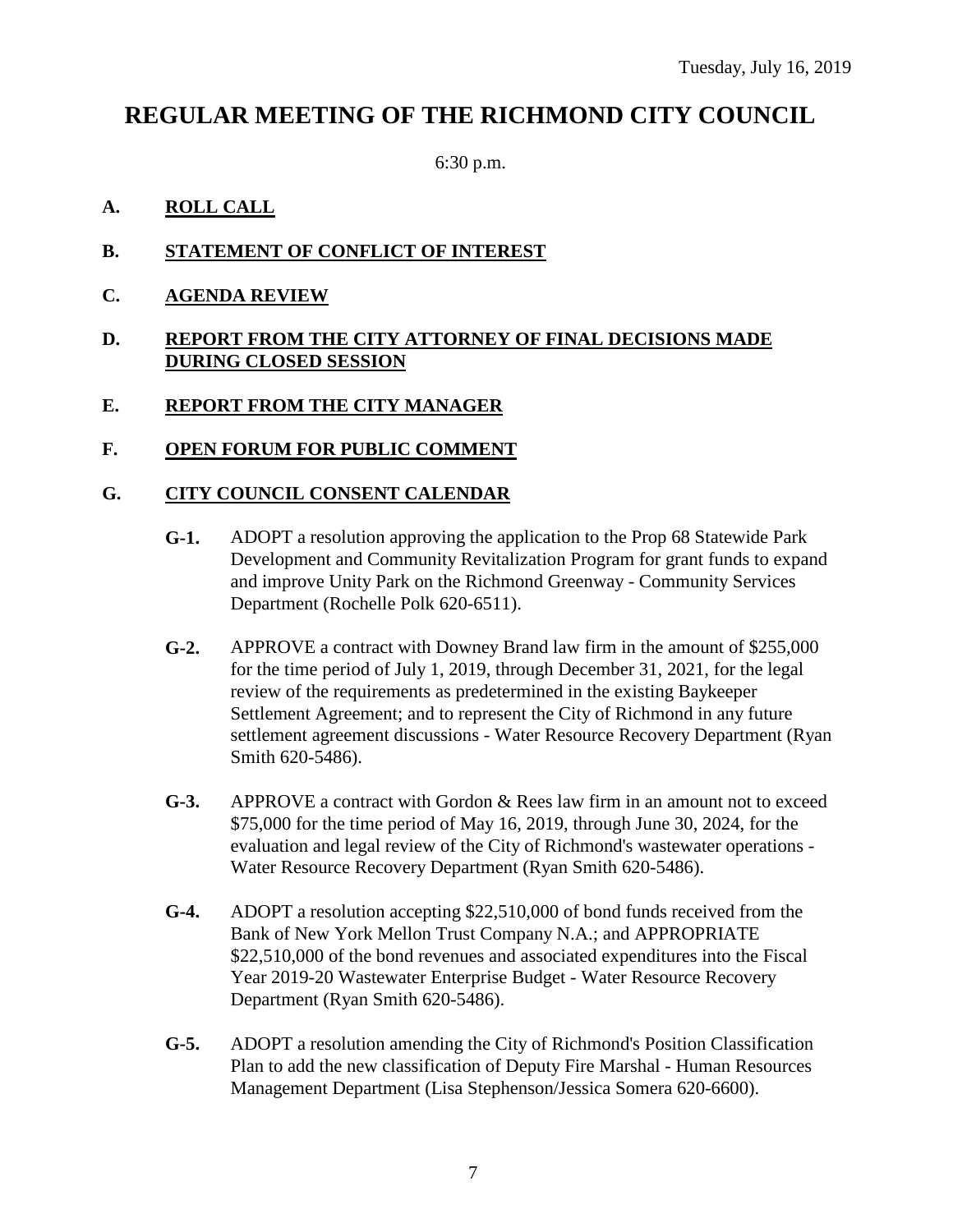- **G-6.** INTRODUCE an ordinance (first reading) to establish the wages, salary, and compensation for the new classification of Deputy Fire Marshal (Salary Range No. 255 \$13,275 - \$14,636/month), and repealing Ordinance 15-93 N.S. Section 19.19.7 - Human Resources Management Department (Lisa Stephenson/Jessica Somera 620-6600).
- **G-7.** APPROVE a two year sole-source contract with Motorrad LLC to provide ongoing maintenance and repair services for the police department's motorcycle fleet, at a cost not to exceed \$45,000 (\$20,000 first year, \$25,000 second year) from July 1, 2019, to June 30, 2021 - Police Department (Chief Allwyn Brown 621-1802).
- **G-8.** APPROVE contract amendment no. 4 with Wood Environment & Infrastructure Solutions, Inc. to assist the City with completion of remedial design documentation and data needed to be submitted to the San Francisco Bay Regional Water Quality Control Board to modify the existing clean-up order on the Terminal One site, increasing the contract by \$47,000, for a total contract amount not to exceed \$552,550 through December 31, 2020 - Planning and Building Services Department (Lina Velasco 620-6706).
- **G-9.** ADOPT a resolution adopting the amended small wireless facility policy increasing the radius from 250 feet to 500 feet for alternative sites analysis and other administrative changes - Planning and Building Services Department (Lina Velasco 620-6706).
- **G-10.** APPROVE appointments to the Commission on Aging: APPOINT Valerie Robinson, re-appointment, seat #1, term expiration date May 19, 2023, Rose Brooks, re-appointment, seat #6, term expiration date May 19, 2023 - Office of the Mayor (Mayor Tom Butt 620-6503).
- **G-11.** APPROVE an appointment to the Shimada Friendship Commission: APPOINT Maryann Jacobson new appointment, seat #10, term expiration date December 31, 2022 - Office of the Mayor (Mayor Tom Butt 620-6503).
- **G-12.** APPROVE an appointment to the Richmond Youth Council: APPOINT Ashlee Davis, new appointment, seat #8, term expiration date October 1, 2019 - Office of the Mayor (Mayor Tom Butt 620-6503).
- **G-13.** APPROVE an appointment to the Urban Forest Advisory Committee: APPOINT Carol Umanzor, new appointment, seat #1, term expiration date November 17, 2021 - Office of the Mayor (Mayor Tom Butt 650-6503).
- **G-14.** APPROVE an appointment to the Richmond-Zhoushan Sister City Commission; APPOINT Jenn Shyang Liu, appointment, seat #11, term expiration date December 31, 2021 - Office of the Mayor (Mayor Tom Butt 620-6503).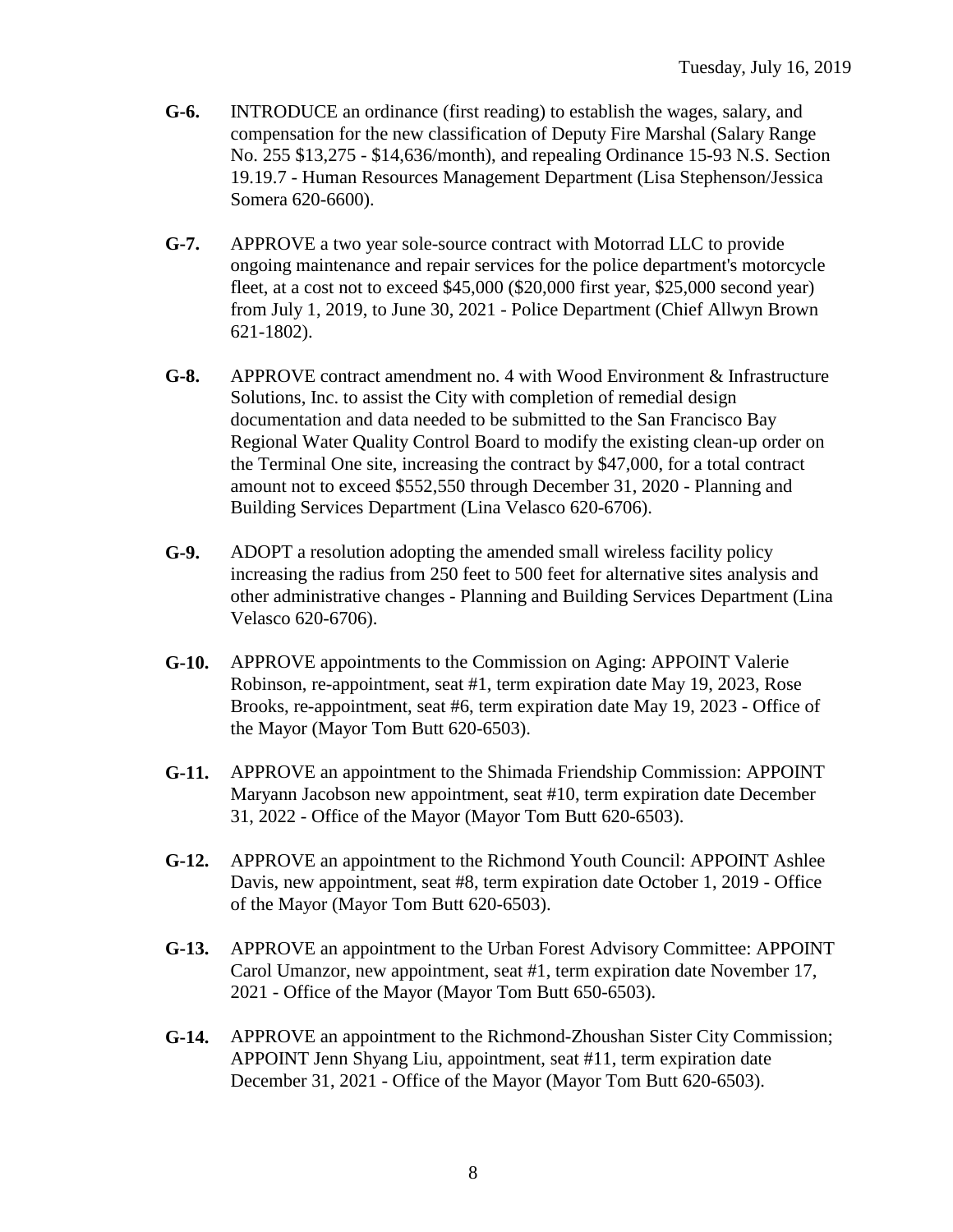- **G-15.** APPROVE a Memorandum of Understanding (MOU) between the Community Services Department and Richmond Swims to continue providing aquatic programs at Richmond's aquatic sites while paying a reduced monthly rental rate of \$1,200 for the use of the facilities. The term of the MOU is January 1, 2019, to December 31, 2019 - Community Services Department (Rochelle Polk 620- 6511).
- **G-16.** APPROVE a month to month lease with North Richmond Properties, Inc. to continue leasing space to store containers and landscaping equipment, in an amount not to exceed \$24,900 - Department of Infrastructure Maintenance and Operations (Tim Higares 620-6508).
- **G-17.** APPROVE a contract with Sonia Hassey to provide bilingual career and personal development coaching services in support of the RichmondWORKS English Language Learner (ELL) Co-enrollment Pilot grant. The contract term will be July 16, 2019, through December 31, 2020, for a total contract amount not to exceed \$40,000 - Employment and Training Department (Sal Vaca/Rosemary Viramontes 307-8008).
- **G-18.** APPROVE the written agreement between the City of Richmond, by and through its Chief Elected Official, and the Richmond Workforce Development Board to clarify the separation of roles and responsibilities of the Local Board acting as the Workforce Innovation and Opportunity Act (WIOA) America's Jobs Center of California (AJCC) One-Stop Operator for the Richmond Local Workforce Area through June 30, 2021 - Employment and Training Department (Sal Vaca 307-8023).
- **G-19.** APPROVE a contract with Weigh of Life to provide workforce development services in support of the State of California Employment Development Department English Language Learner Co-Enrollment Pilot grant. The contract term will be July 16, 2019, through December 31, 2020, for a total contract amount not to exceed \$50,000 - Employment and Training Department (Sal Vaca/Rosemary Viramontes 307-8008)
- **G-20.** ADOPT a resolution to install two four-way stop controls at the intersections of 2nd Street and Chanslor Avenue and 2nd Street and Bissell Avenue, two, twoway stop controls at the intersections of Washington Avenue and Nicholl Avenue and Maine Avenue and 15th Street, as well as one one-way stop control at the intersection of Shane Drive and Hull Avenue - Engineering and Capital Improvement Projects Department (Yader Bermudez 620-5478/Dane Rodgers 307-8112).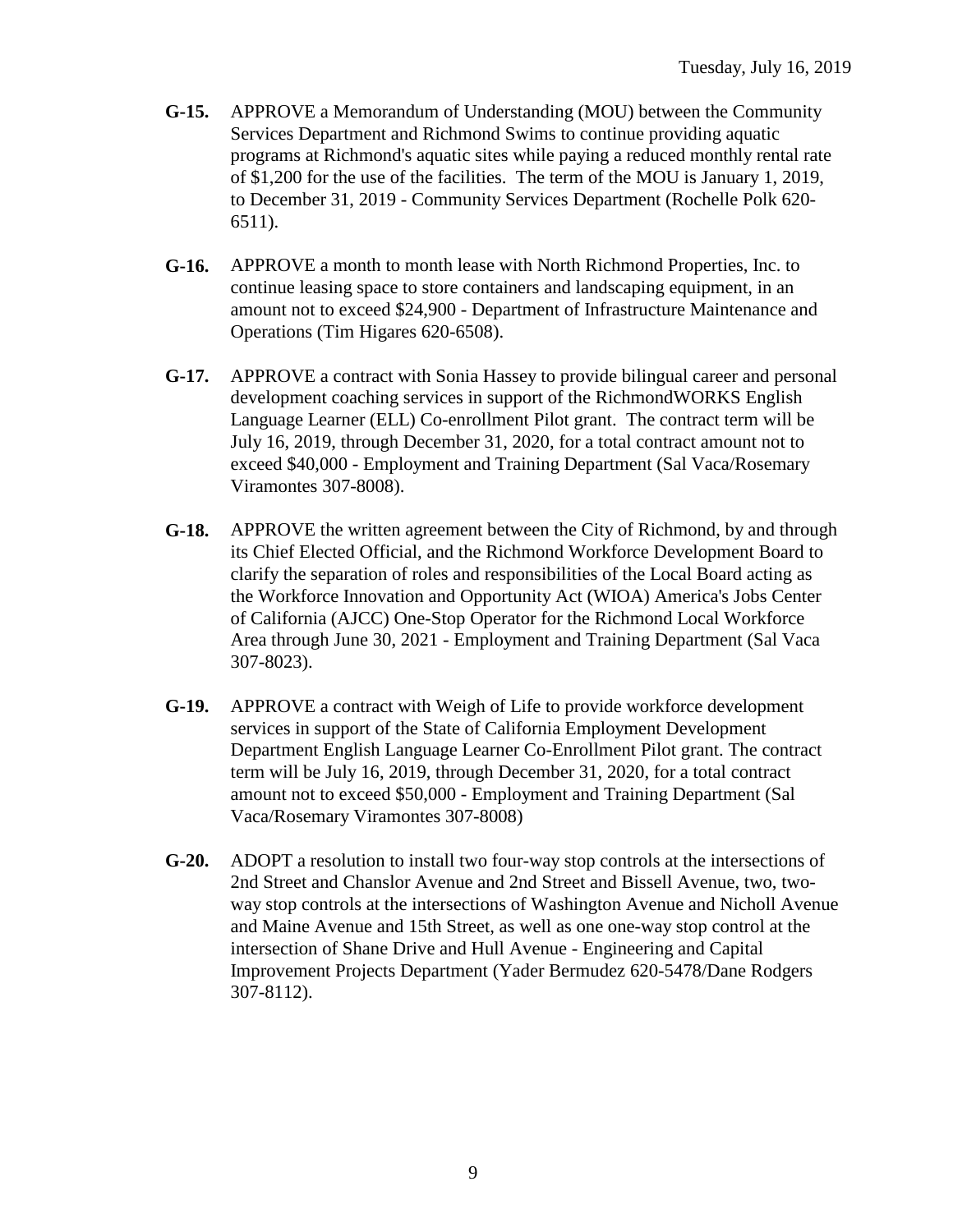- **G-21.** ADOPT a resolution of local support as required by the Metropolitan Transportation Commission to program \$2,820,000 in One Bay Area Grant funds for the Central Avenue at Interstate 80 (I-80) Local Road Improvement Project; and if awarded, ACCEPT and APPROPRIATE the funds - Engineering and Capital Improvement Projects Department (Yader Bermudez 774-6300/Tawfic Halaby 621-1612).
- **G-22.** APPROVE the response to Grand Jury Report No. 1907 entitled, "Stormwater Trash Reduction", and submittal of the response to the foreperson of the 2018- 2019 Contra Costa County Civil Grand Jury - City Manager's Office (Carlos Martinez 620-6512).
- **G-23.** APPROVE the 2019/2020 North Richmond Waste and Recovery Mitigation Fee Expenditure Plan that identifies the activities funded through the Mitigation Fee revenue and respective funding allocations for the period of July 1, 2019, through June 30, 2020, as recommended by the North Richmond Waste and Recovery Mitigation Fee Joint Expenditure Planning Committee - City Manager's Office (Carlos Martinez/Lori Reese-Brown 620-6513).
- **G-24.** PROCLAMATION declaring July 6th as Dalai Lama Day in honor of the 14th Dalai Lama's 84th birthday - Councilmember Eduardo Martinez (620-6593).
- **G-25.** APPROVE the minutes of the June 4, 18, and July 2, 2019, regular Richmond City Council meetings - City Clerk's Office (Pamela Christian 620-6513).
- **G-26.** ADOPT an ordinance (second reading) setting the tax rate for the Tax Override Pension Fund for Fiscal Year 2019-20 at 0.14% - Finance Department (Belinda Warner/Antonio Banuelos 620-6741).
- **G-27.** RECEIVE the City's Investment and Cash Balance Report for the month of May 2019 – Finance Department (Belinda Warner 620-6740).

#### **H. PUBLIC HEARINGS**

**H-1.** ADOPT a resolution authorizing the City of Richmond to levy special assessments against certain properties having unpaid invoices related to administrative citations, nuisance abatement costs, and foreclosure ordinance fines pursuant to Richmond Municipal Code chapters 9.22, 11.76, 6.38, and 2.63 - Department of Infrastructure Maintenance and Operations (Tim Higares 620- 6508).